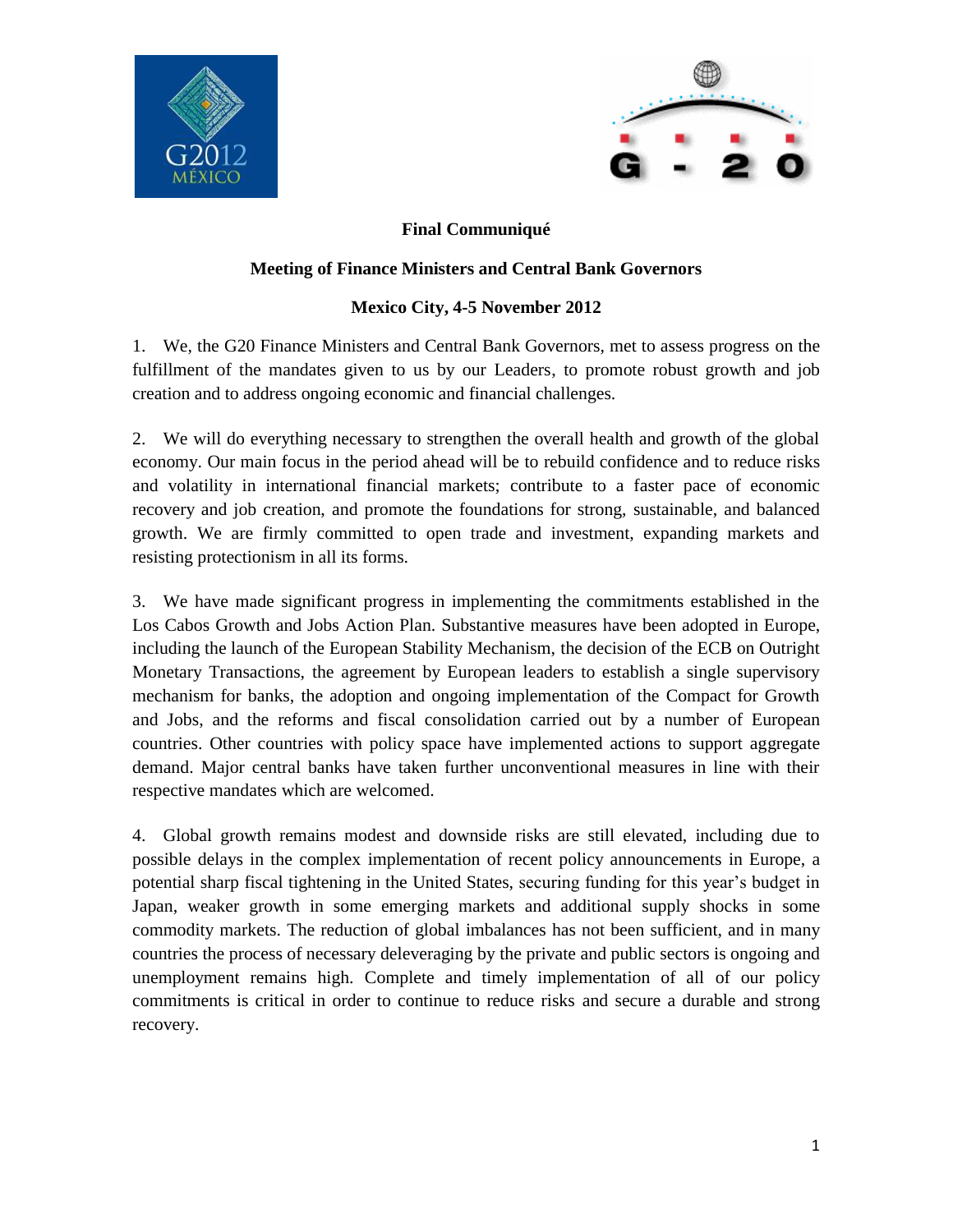



5. We are committed to build on the policy measures taken in recent months. Current reform momentum in the EU on structural, fiscal and financial fields needs to be continued with the view to improving competitiveness and promoting financial stability. In this respect, we welcome the recent decision by European leaders to agree on a legislative framework by January  $1<sup>st</sup>$  2013 on a single supervisory mechanism. We look forward to the operational implementation of the single supervisory mechanism in the course of 2013 and to the completion of the technical discussions on the future of the ESM direct bank recapitalization instrument, within a broader strategy of completing the architecture of the EMU.

6. We will ensure our public finances are on sustainable paths, in line with the medium-term Toronto commitments in the case of advanced economies. In light of the weak pace of global growth, they will ensure that the pace of fiscal consolidation is appropriate to support the recovery. Countries which have fiscal space will let the automatic fiscal stabilizers operate as appropriate. Those with sufficient space stand ready to support demand as needed in the shortrun should economic conditions deteriorate. The United States will carefully calibrate the pace of fiscal tightening to ensure that public finances are placed on a sustainable long-run path while avoiding a sharp fiscal contraction in 2013. In Japan further progress in medium-term fiscal consolidation is needed. By the next Summit, advanced economies agree to identify credible and ambitious country-specific targets for the debt-to-GDP ratio beyond 2016, where these do not currently exist, accompanied by clear strategies and timetables to achieve them.

7. The weak pace of global growth also reflects limited progress towards sustaining and rebalancing global demand. We commit to achieving external and internal adjustment in a way that supports and sustains growth and leads to global rebalancing. In this regard, we reiterate our commitments to move more rapidly toward more market-determined exchange rate systems and exchange rate flexibility to reflect underlying fundamentals, avoid persistent exchange rate misalignments and refrain from competitive devaluation of currencies; to boost domestic sources of growth in surplus economies, and boost national savings in deficit economies. We reiterate that excess volatility of financial flows and disorderly movements in exchange rates have adverse implications for economic and financial stability. We commit to the implementation of ambitious structural reforms aimed at promoting output and employment. We have also made progress in strengthening our Accountability Assessment framework by agreeing on a set of measures to inform our analysis of our fiscal, monetary and exchange rate policies. We will consider a range of indicators and approaches to assess spillover effects, progress towards commitments on structural reforms, and our collective achievement of strong, sustainable and balanced growth.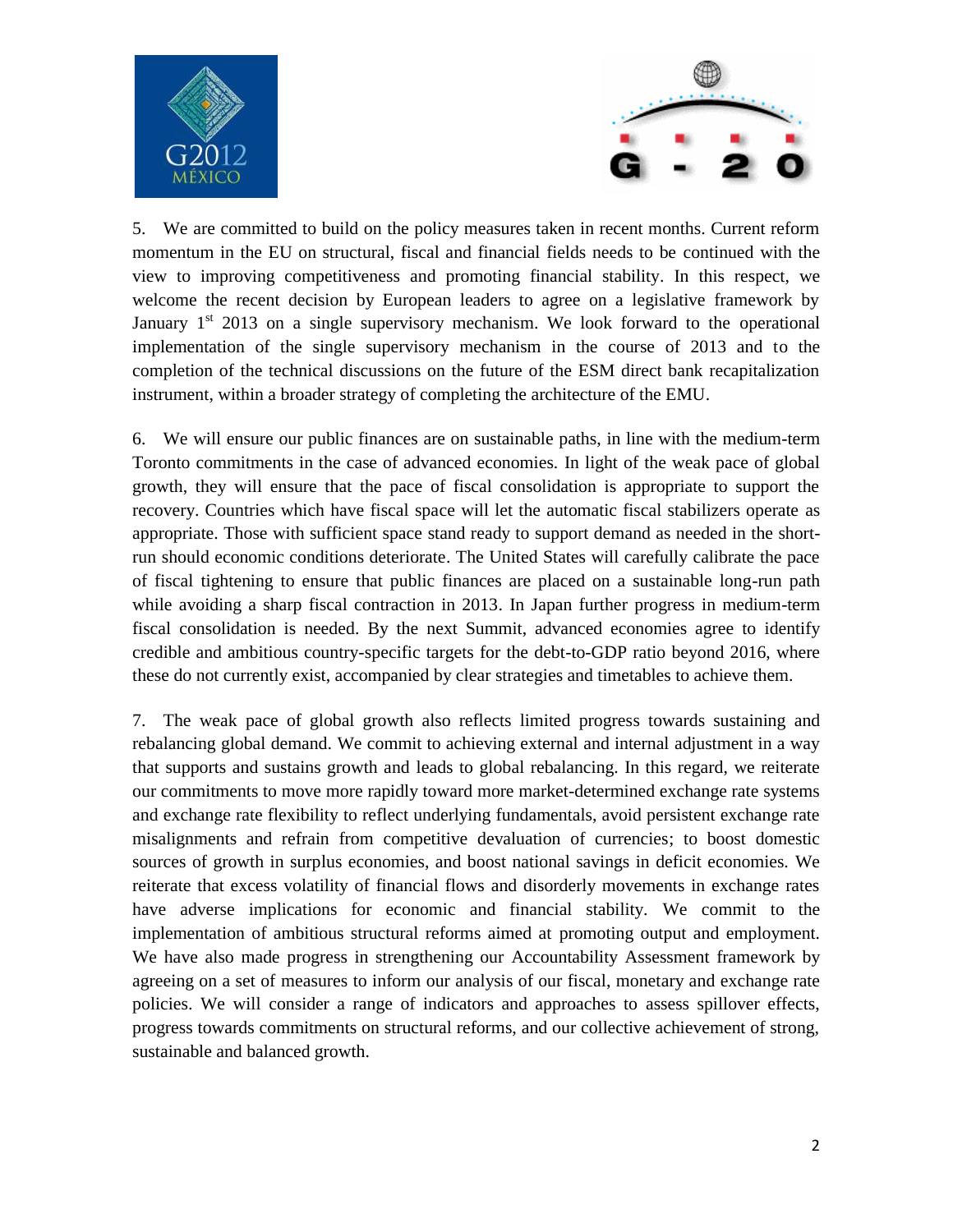



8. We welcome the continuation of the process to strengthen IMF resources to safeguard global financial stability and enhance the IMF's role in crisis prevention and resolution. Since the Los Cabos Summit, additional pledges have been received from more members, and total commitments add up to US\$461 billion. Furthermore, we welcome the formalization of the first set of bilateral borrowing agreements under the agreed modalities comprising US\$286bn, which represent more than half of the Los Cabos' 2012 pledge. We call for the finalization of the remaining bilateral agreements.

9. We welcome IMF´s Executive Board decision on the use of US\$ 2.7bn of additional resources from the windfall gold sales profits for the Fund´s Poverty Reduction and Growth Trust and call on the membership to provide the assurances needed for this to take place. This effort reinforces the international community´s will to reduce poverty by boosting financial assistance to low income country members.

10. We remain committed to the full implementation of the 2010 Quota and Governance Reform. Although significant progress has been achieved, as of October 2012 the conditions for the entry into force of the 2010 Quota and Governance Reform have not been fully met. We reaffirm the urgency of making these important reforms effective and call on members who have yet to complete the process to do so as soon as possible. The process of IMF reform will enhance its legitimacy, relevance and effectiveness.

11. We are committed to completing the comprehensive review of the quota formula, to address deficiencies and weaknesses in the current quota formula, by January 2013 and to complete the next general review of quotas by January 2014. We agree that the formula should be simple and transparent, consistent with the multiple roles of quotas, result in calculated shares that are broadly acceptable to the membership, and be feasible to implement based on a timely, high quality and widely available data. We reaffirm that the distribution of quotas based on the formula should better reflect the relative weights of IMF members in the world economy, which have changed substantially in the view of a strong GDP growth in dynamic emerging markets and developing countries. We reaffirm the importance of continuing to protect the voice and representation of the poorest members of the IMF. We call on the IMF membership to develop the consensus needed to complete the review by January 2013.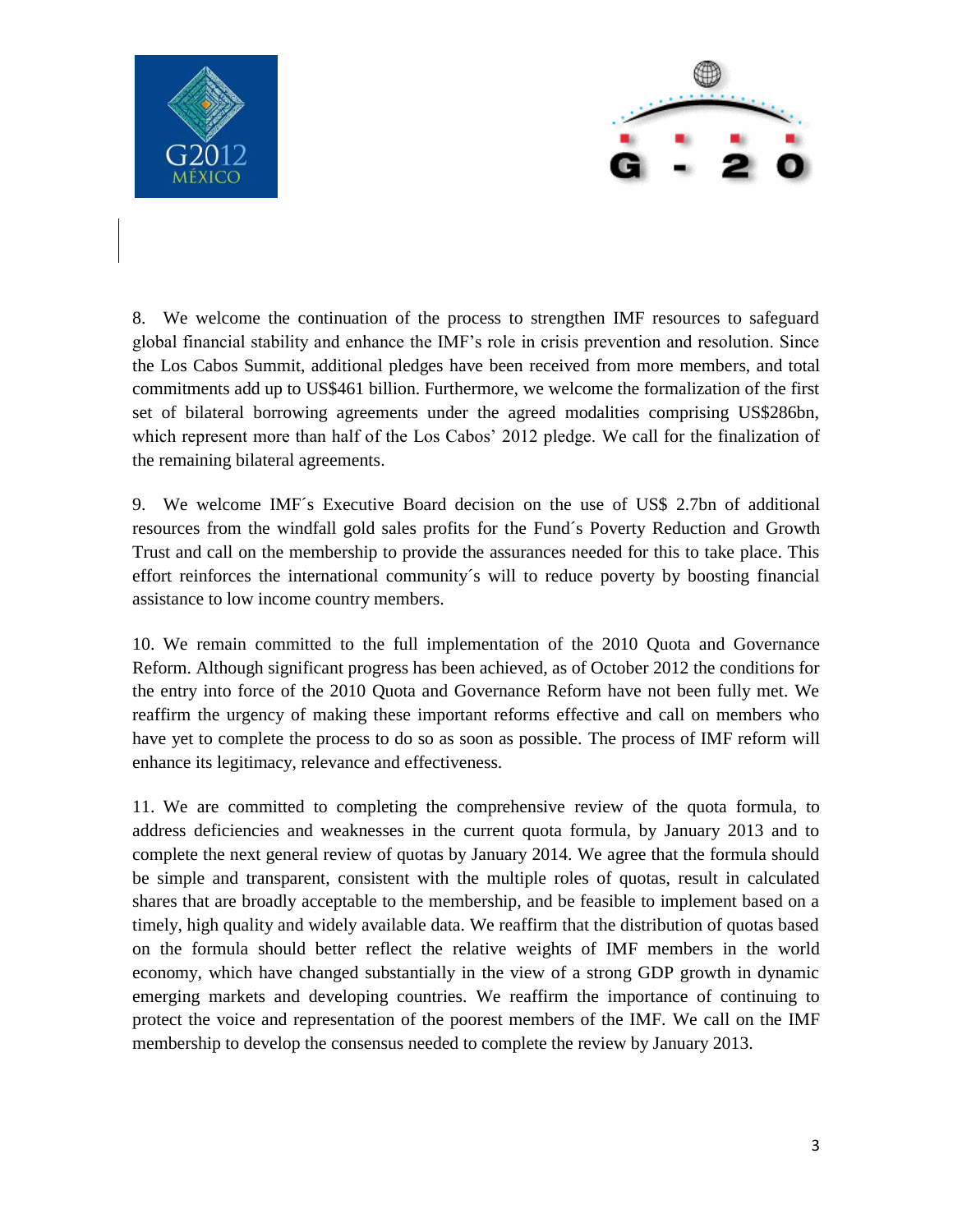



12. We welcome the strengthening of the IMF's surveillance framework through the adoption of the new Integrated Surveillance Decision, and we welcome the introduction of the Pilot External Sector Report to strengthen multilateral analysis and enhance the transparency of surveillance. A transparent and evenhanded framework of surveillance is key to achieve ownership and traction of policy recommendations by the IMF, thus making surveillance more effective.

13. We note the World Bank and other International Organizations' (IOs) progress report on implementation of the G20 action plan to support the development of local currency bond markets. We look forward to full implementation of the action plan in 2013 to ensure a broad ownership of the diagnostic tool among potential users, and further reporting on progress by the World Bank. We welcome ongoing regional initiatives to promote local currency bond markets. We will deepen work on these issues under Russia's Presidency.

14. We acknowledge the importance of long term financing, particularly for infrastructure investment, recognizing that work on this subject will foster an environment more conducive to long-term investment, effectively helping to boost jobs and growth. We ask that the World Bank, IMF, OECD, FSB, UN and relevant IOs undertake further diagnostic work to assess factors affecting long-term investment financing including its availability. We look forward to receiving this work in early 2013 to provide a sound basis for any future G20 work.

15. We remain committed to the full, timely and consistent implementation of the financial regulation agenda, and discussed the latest FSB reports on the progress in implementation of agreed reforms. We endorse the conclusions and recommendations of the fourth progress report on the implementation of the G20 commitments to OTC derivatives reforms and the BCBS report on implementation of Basel III. We agree to put in place the legislation and regulation for OTC derivatives reforms promptly and act by end-2012 to identify and address conflicts, inconsistencies and gaps in our respective national frameworks, including in the cross-border application of rules. We agree to take the measures needed to ensure full, timely and effective implementation of Basel II, 2.5 and III and its consistency with the internationally agreed standards. We look forward to receiving for our April meeting the BCBS report on the consistency of measurement of risk-weighted assets. We endorse the Charter for the Regulatory Oversight Committee which will act as the governance body for the global Legal Entity Identifier system to be launched in March 2013.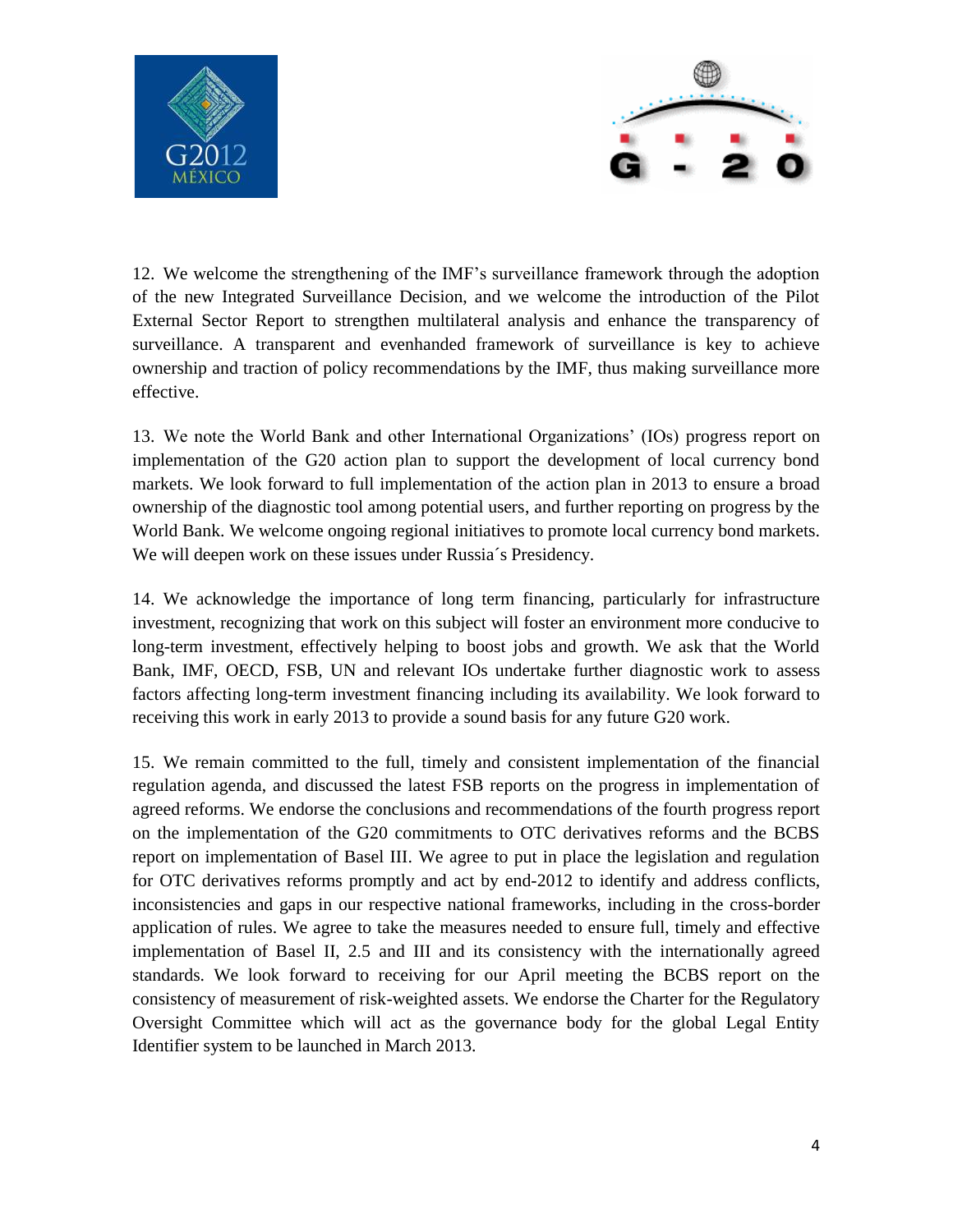



16. We acknowledge progress made in the design and implementation of policy measures to strengthen the resilience of the financial system and reduce systemic risks. In particular, we welcome the publication by the FSB of an updated list of global systemically important banks, the BCBS framework for dealing with domestic systemically important banks, and the International Association of Insurance Supervisors (IAIS) consultation paper on policy measures for global systemically important insurance companies. We commit to make the necessary changes to resolution regimes to enable authorities to resolve SIFIs. We welcome the initial integrated set of policy recommendations to strengthen the oversight and regulation of shadow banking together with expanded data monitoring. We call for finalized policy measures by the St. Petersburg Summit for oversight and regulation for shadow banking that can be peerreviewed.

17. We also welcome the recommendations to increase the intensity and effectiveness of SIFI supervision, and the FSB's roadmap to accelerate implementation of the FSB Principles for Reducing Reliance on Credit Rating Agency Ratings. We encourage further work to enhance transparency of and competition among credit rating agencies and ask IOSCO to provide a report on ongoing work at our meeting in April. We support measures to strengthen the transparency of financial institutions and recognize the contribution of the Enhanced Disclosure Task Force. Recognizing the need for adequate statistical resources, we endorse the progress report of the FSB and the IMF on closing information gaps, and in particular look forward to the implementation of the data reporting templates for global systemically important financial institutions. We are concerned about the slow progress achieved toward a single set of high quality accounting standards. We encourage the International Accounting Standards Board (IASB) and Financial Accounting Standards Board (FASB) to complete work promptly, and report to our next meeting. In relation to LIBOR, EURIBOR and other financial benchmarks, we welcome actions taken and ongoing reviews to identify measures to address weaknesses and restore confidence in benchmark and index setting practices and welcome the coordinator role of the FSB as agreed. We ask IOSCO to provide by our April meeting a report on the next steps on the functioning of credit default swaps markets. We expect the FSB to continue monitoring, analyzing and reporting on the unintended consequences of regulatory reforms on EMDEs.

18. We welcome the FSB's progress in implementing the measures endorsed at Los Cabos to strengthen its capacity, resources and governance. We look forward to its establishment as a legal entity by our next meeting and its full implementation by September 2013. We call on the FSB to report back on how it intends to keep under review the structure of its representation.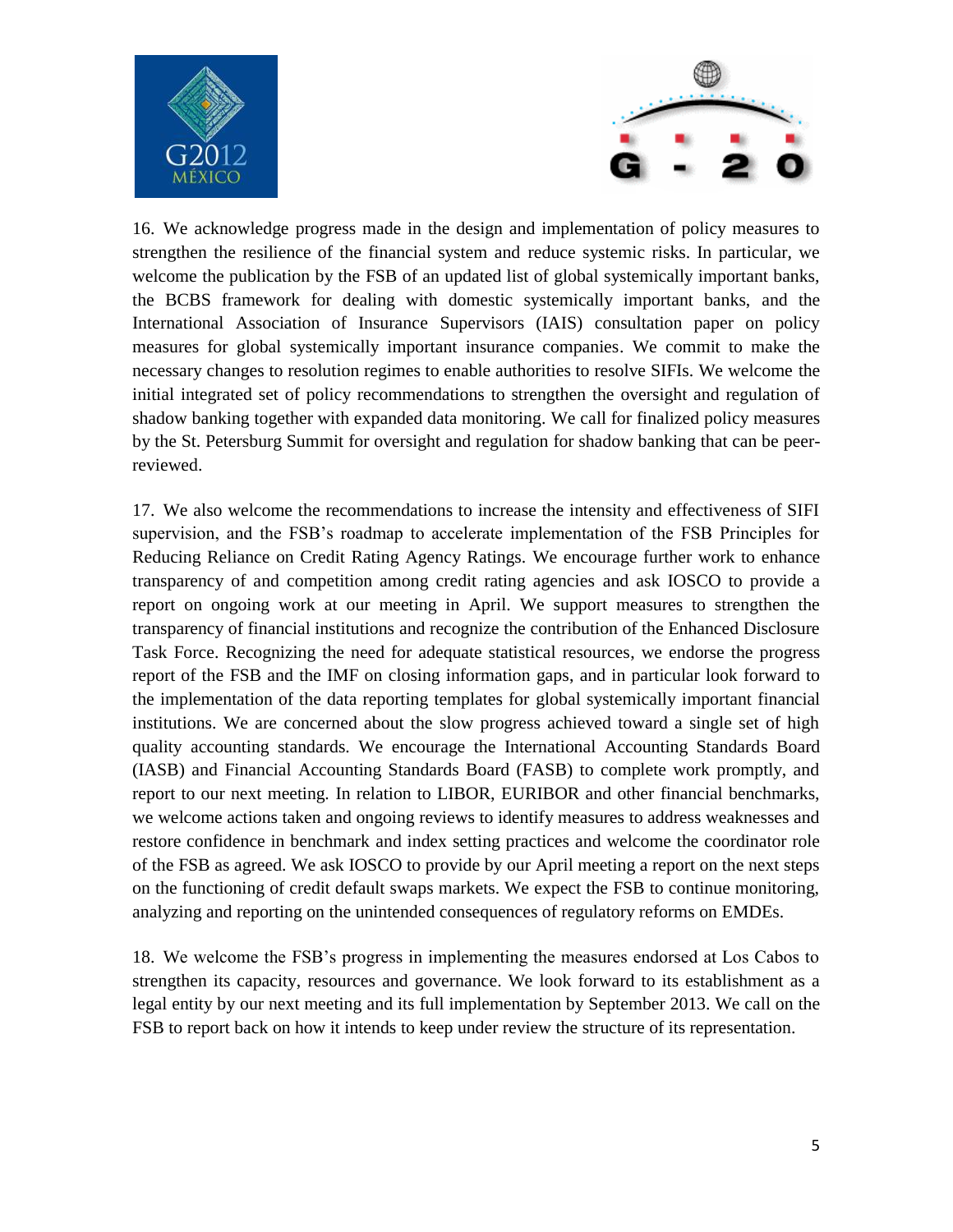



19. We welcome the observed increase in jurisdictions' adherence to international regulatory and supervisory cooperation and information exchange standards, as stated in the FSB status report, and call for further progress.

20. We remain committed and encourage the FATF to continue to pursue all its objectives, and notably to continue to identify and monitor high-risk jurisdictions with strategic Anti-Money Laundering/Counter-Terrorist Financing (AML/CFT) deficiencies. We look forward to the completion in 2013 of the revision of the FATF assessment process. We encourage all countries to adapt their legal framework with a view to complying with the revised FATF's Recommendations, in particular the necessity to identify the beneficial owner of corporate vehicles, and we look forward to the assessment of the effectiveness of the measures countries take and their compliance with the global standards in the next round of Mutual Evaluations.

21. We commend the signings of the Multilateral Convention in Cape Town and further progress made towards transparency as reported by the Global Forum whose membership has increased. We look forward to a progress report by the Global Forum on the effectiveness of information exchange practices by April 2013. We welcome and endorse the improved OECD standard with respect to information requests on a group of taxpayers and encourage all countries to adopt it when appropriate. We will continue to implement practices of automatic exchange of information and call on the OECD to analyze the safeguards, mechanisms and milestones necessary to increase its use and efficient implementation in a multilateral context. We also welcome the work that the OECD is undertaking into the problem of base erosion and profit shifting and look forward to a report about progress of the work at our next meeting.

22. We welcome the work stated in the final 2012 Global Partnership for Financial Inclusion (GPFI) progress report on implementing the five recommendations set out in 2011 and the progress on implementing the G20 Principles for Innovative Financial Inclusion, including through concrete actions by developing and emerging countries to meet their commitments to the Maya Declaration. We commend the additional commitments to the Maya Declaration made in Cape Town in 2012, and encourage countries to measure progress through national data collection efforts. We welcome the decision to establish the Alliance for Financial Inclusion (AFI) as a permanent network for knowledge creation, exchange and policy dialogue.

23. We welcome the first GPFI Conference on Standard-Setting Bodies and Financial Inclusion as a substantial demonstration of growing commitment among Standard Setting Bodies (SSBs) to provide guidance and to engage with the GPFI to explore the linkages among financial inclusion, financial stability, financial integrity and financial consumer protection. We also commend the work done to continue improving SMEs financing and their environment.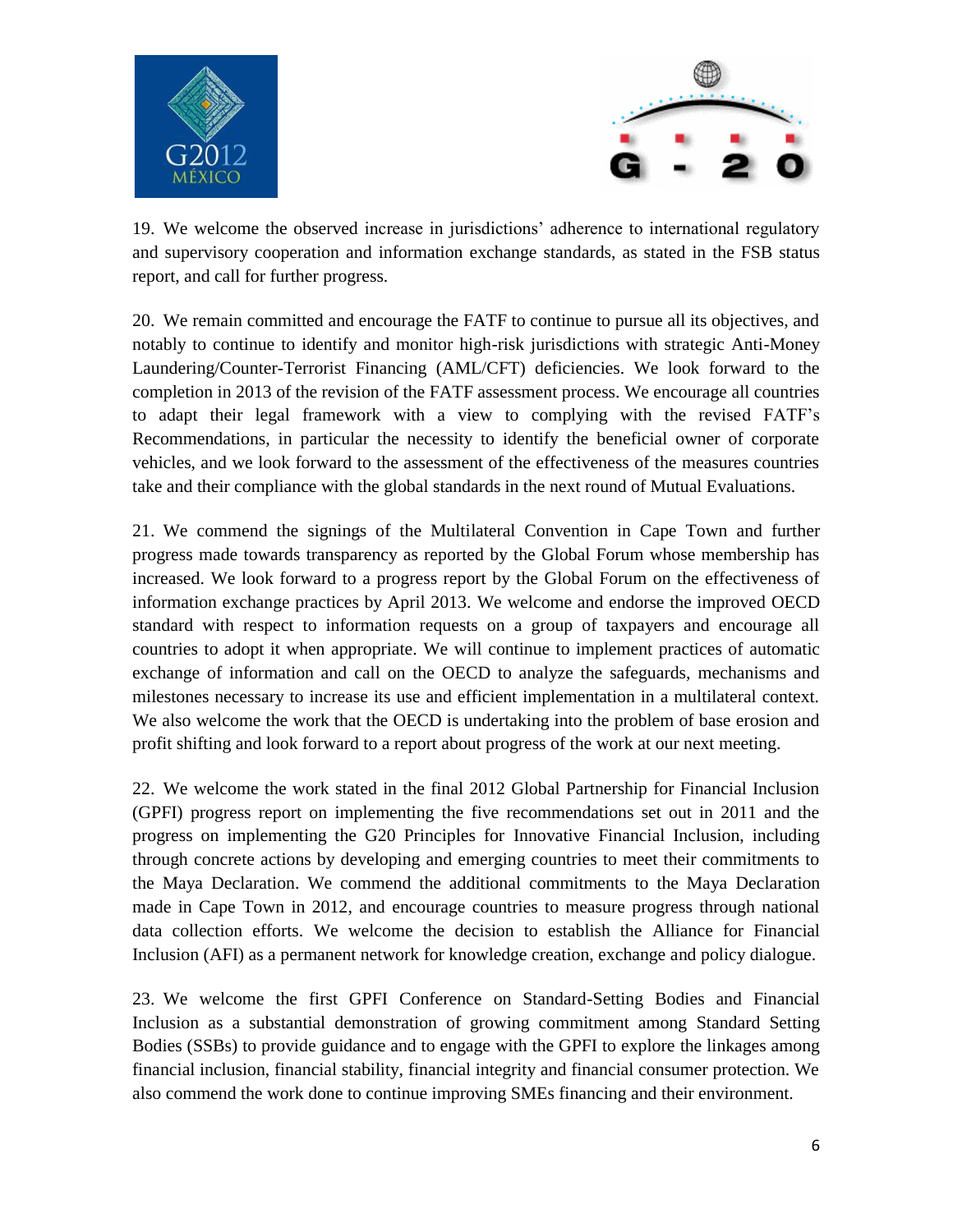



24. Together with the implementing partners, we look forward to updates on the G20 Financial Inclusion Peer Learning Program and encourage the commitment to other initiatives that promote Financial Inclusion.

25. For advancing the financial consumer protection agenda, we acknowledge the work done by the International Financial Consumer Protection Network (FinCoNet) to support the exchange of best practices and look forward for a progress report by the G20 Summit in St. Petersburg in 2013. We also welcome the implementation of the action plan by the G20 OECD Task Force on Financial Consumer Protection and progress achieved in Cartagena, including in the field of national strategies and financial education for women, by the OECD International Network on Financial Education (INFE).

26. We welcome the number of proposals received in response to the 2012 Mexico Financial Inclusion Challenge: Innovative Solutions for Unlocking Access. We congratulate the finalists and the winner.

27. In Los Cabos, Leaders recognized that excessive commodity price volatility has significant implications for countries, increasing uncertainty in the economy, and endorsed the conclusions of a report on the macroeconomic impacts of excessive commodity price volatility on growth. Ahead of the 2013 Summit, we will report progress on the G20's contribution to facilitate better functioning of commodity markets, considering possible areas for further work outlined in the report.

28. We reaffirm our commitment to improve transparency and functioning of commodity markets. We welcome the progress made in the implementation of the Agricultural Market Information System (AMIS) which will provide more transparency on physical markets for agricultural commodities. We welcome the IEF's recommendations to improve the reliability of the JODI-Oil database. We welcome the report prepared by the IEA, the IEF and the OPEC on increasing transparency in international gas and coal markets and ask these organizations to propose practical steps by mid-2013 that G20 countries could take to implement them. We welcome progress on the JODI-Gas database and look forward to working with it in 2013. We welcome the report on recommendations to improve the functioning and oversight of oil Price Reporting Agencies, and ask IOSCO to liaise with the IEA, IEF and OPEC to assess the impact of the principles on physical markets and report back. We also ask IOSCO to report progress on the implementation of the principles in 2013. We reaffirm our commitment to enhance transparency and appropriate regulation in financial commodity markets, and thus we welcome IOSCO's report on the implementation of its Principles for the Regulation and Supervision of Commodities Derivatives Markets.